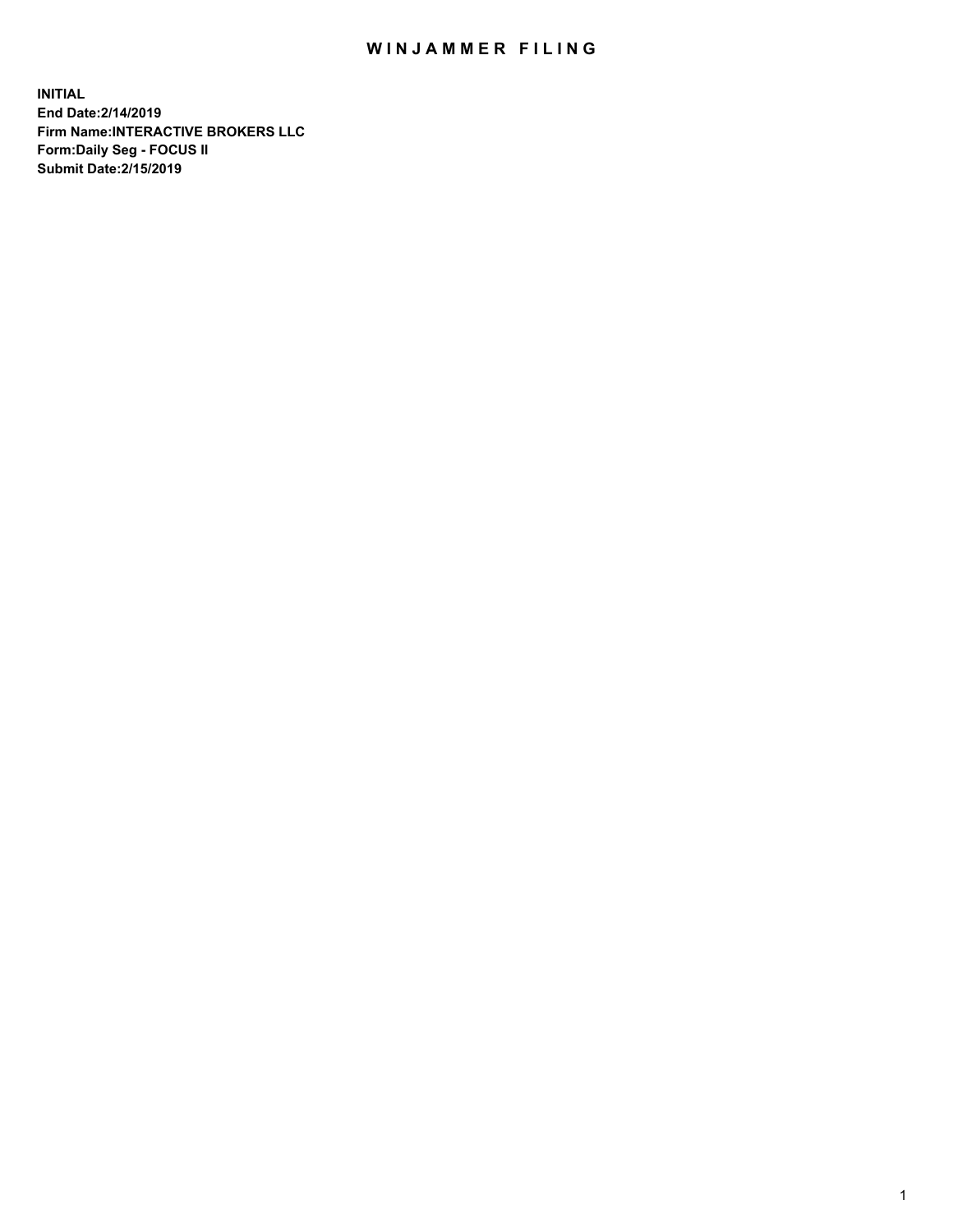**INITIAL End Date:2/14/2019 Firm Name:INTERACTIVE BROKERS LLC Form:Daily Seg - FOCUS II Submit Date:2/15/2019 Daily Segregation - Cover Page**

| Name of Company                                                                                                                                                                                                                                                                                                                | <b>INTERACTIVE BROKERS LLC</b>                                                                  |
|--------------------------------------------------------------------------------------------------------------------------------------------------------------------------------------------------------------------------------------------------------------------------------------------------------------------------------|-------------------------------------------------------------------------------------------------|
| <b>Contact Name</b>                                                                                                                                                                                                                                                                                                            | James Menicucci                                                                                 |
| <b>Contact Phone Number</b>                                                                                                                                                                                                                                                                                                    | 203-618-8085                                                                                    |
| <b>Contact Email Address</b>                                                                                                                                                                                                                                                                                                   | jmenicucci@interactivebrokers.c<br>om                                                           |
| FCM's Customer Segregated Funds Residual Interest Target (choose one):<br>a. Minimum dollar amount: ; or<br>b. Minimum percentage of customer segregated funds required:% ; or<br>c. Dollar amount range between: and; or<br>d. Percentage range of customer segregated funds required between:% and%.                         | $\overline{\mathbf{0}}$<br>$\overline{\mathbf{0}}$<br>155,000,000 245,000,000<br>0 <sub>0</sub> |
| FCM's Customer Secured Amount Funds Residual Interest Target (choose one):<br>a. Minimum dollar amount: ; or<br>b. Minimum percentage of customer secured funds required:% ; or<br>c. Dollar amount range between: and; or<br>d. Percentage range of customer secured funds required between:% and%.                           | $\overline{\mathbf{0}}$<br>0<br>80,000,000 120,000,000<br>0 <sub>0</sub>                        |
| FCM's Cleared Swaps Customer Collateral Residual Interest Target (choose one):<br>a. Minimum dollar amount: ; or<br>b. Minimum percentage of cleared swaps customer collateral required:% ; or<br>c. Dollar amount range between: and; or<br>d. Percentage range of cleared swaps customer collateral required between:% and%. | $\overline{\mathbf{0}}$<br><u>0</u><br>$\underline{0}$ $\underline{0}$<br>00                    |

Attach supporting documents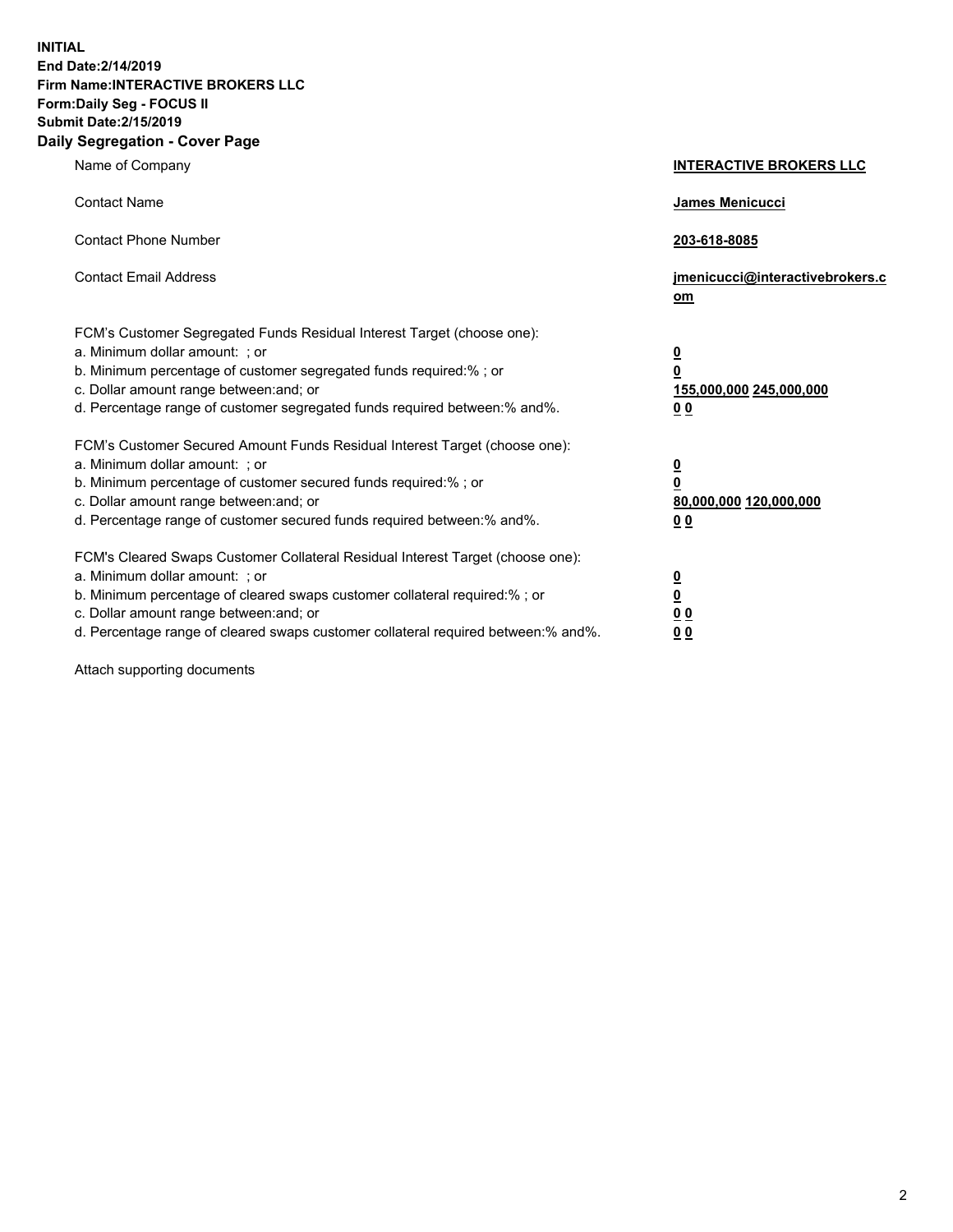## **INITIAL End Date:2/14/2019 Firm Name:INTERACTIVE BROKERS LLC Form:Daily Seg - FOCUS II Submit Date:2/15/2019 Daily Segregation - Secured Amounts**

|     | Daily Segregation - Secured Aniounts                                                        |                                                      |
|-----|---------------------------------------------------------------------------------------------|------------------------------------------------------|
|     | Foreign Futures and Foreign Options Secured Amounts                                         |                                                      |
|     | Amount required to be set aside pursuant to law, rule or regulation of a foreign            | $0$ [7305]                                           |
|     | government or a rule of a self-regulatory organization authorized thereunder                |                                                      |
| 1.  | Net ledger balance - Foreign Futures and Foreign Option Trading - All Customers             |                                                      |
|     | A. Cash                                                                                     | 425,341,844 [7315]                                   |
|     | B. Securities (at market)                                                                   | $0$ [7317]                                           |
| 2.  | Net unrealized profit (loss) in open futures contracts traded on a foreign board of trade   | -258,507 [7325]                                      |
| 3.  | Exchange traded options                                                                     |                                                      |
|     | a. Market value of open option contracts purchased on a foreign board of trade              | 89,926 [7335]                                        |
|     | b. Market value of open contracts granted (sold) on a foreign board of trade                | 41,299 [7337]                                        |
| 4.  | Net equity (deficit) (add lines 1.2. and 3.)                                                | 425,131,964 [7345]                                   |
| 5.  | Account liquidating to a deficit and account with a debit balances - gross amount           | 33,220 [7351]                                        |
|     | Less: amount offset by customer owned securities                                            | 0 [7352] 33,220 [7354]                               |
| 6.  | Amount required to be set aside as the secured amount - Net Liquidating Equity              | 425, 165, 184 [7355]                                 |
|     | Method (add lines 4 and 5)                                                                  |                                                      |
| 7.  | Greater of amount required to be set aside pursuant to foreign jurisdiction (above) or line | 425,165,184 [7360]                                   |
|     | 6.                                                                                          |                                                      |
|     | FUNDS DEPOSITED IN SEPARATE REGULATION 30.7 ACCOUNTS                                        |                                                      |
| 1.  | Cash in banks                                                                               |                                                      |
|     | A. Banks located in the United States                                                       | 48,100,613 [7500]                                    |
|     | B. Other banks qualified under Regulation 30.7                                              | 0 [7520] 48,100,613 [7530]                           |
| 2.  | Securities                                                                                  |                                                      |
|     | A. In safekeeping with banks located in the United States                                   | 411,586,615 [7540]                                   |
|     | B. In safekeeping with other banks qualified under Regulation 30.7                          | 0 [7560] 411,586,615 [7570]                          |
| 3.  | Equities with registered futures commission merchants                                       |                                                      |
|     | A. Cash<br><b>B.</b> Securities                                                             | $0$ [7580]                                           |
|     |                                                                                             | $0$ [7590]                                           |
|     | C. Unrealized gain (loss) on open futures contracts<br>D. Value of long option contracts    | $0$ [7600]<br>$0$ [7610]                             |
|     | E. Value of short option contracts                                                          | 0 [7615] 0 [7620]                                    |
| 4.  | Amounts held by clearing organizations of foreign boards of trade                           |                                                      |
|     | A. Cash                                                                                     | $0$ [7640]                                           |
|     | <b>B.</b> Securities                                                                        | $0$ [7650]                                           |
|     | C. Amount due to (from) clearing organization - daily variation                             | $0$ [7660]                                           |
|     | D. Value of long option contracts                                                           | $0$ [7670]                                           |
|     | E. Value of short option contracts                                                          | 0 [7675] 0 [7680]                                    |
| 5.  | Amounts held by members of foreign boards of trade                                          |                                                      |
|     | A. Cash                                                                                     | 85,077,157 [7700]                                    |
|     | <b>B.</b> Securities                                                                        | $0$ [7710]                                           |
|     | C. Unrealized gain (loss) on open futures contracts                                         | -590,112 [7720]                                      |
|     | D. Value of long option contracts                                                           | 89,926 [7730]                                        |
|     | E. Value of short option contracts                                                          | <mark>-41,299</mark> [7735] <u>84,535,672</u> [7740] |
| 6.  | Amounts with other depositories designated by a foreign board of trade                      | 0 [7760]                                             |
| 7.  | Segregated funds on hand                                                                    | $0$ [7765]                                           |
| 8.  | Total funds in separate section 30.7 accounts                                               | 544,222,900 [7770]                                   |
| 9.  | Excess (deficiency) Set Aside for Secured Amount (subtract line 7 Secured Statement         | 119,057,716 [7380]                                   |
|     | Page 1 from Line 8)                                                                         |                                                      |
| 10. | Management Target Amount for Excess funds in separate section 30.7 accounts                 | 80,000,000 [7780]                                    |
| 11. | Excess (deficiency) funds in separate 30.7 accounts over (under) Management Target          | 39,057,716 [7785]                                    |
|     |                                                                                             |                                                      |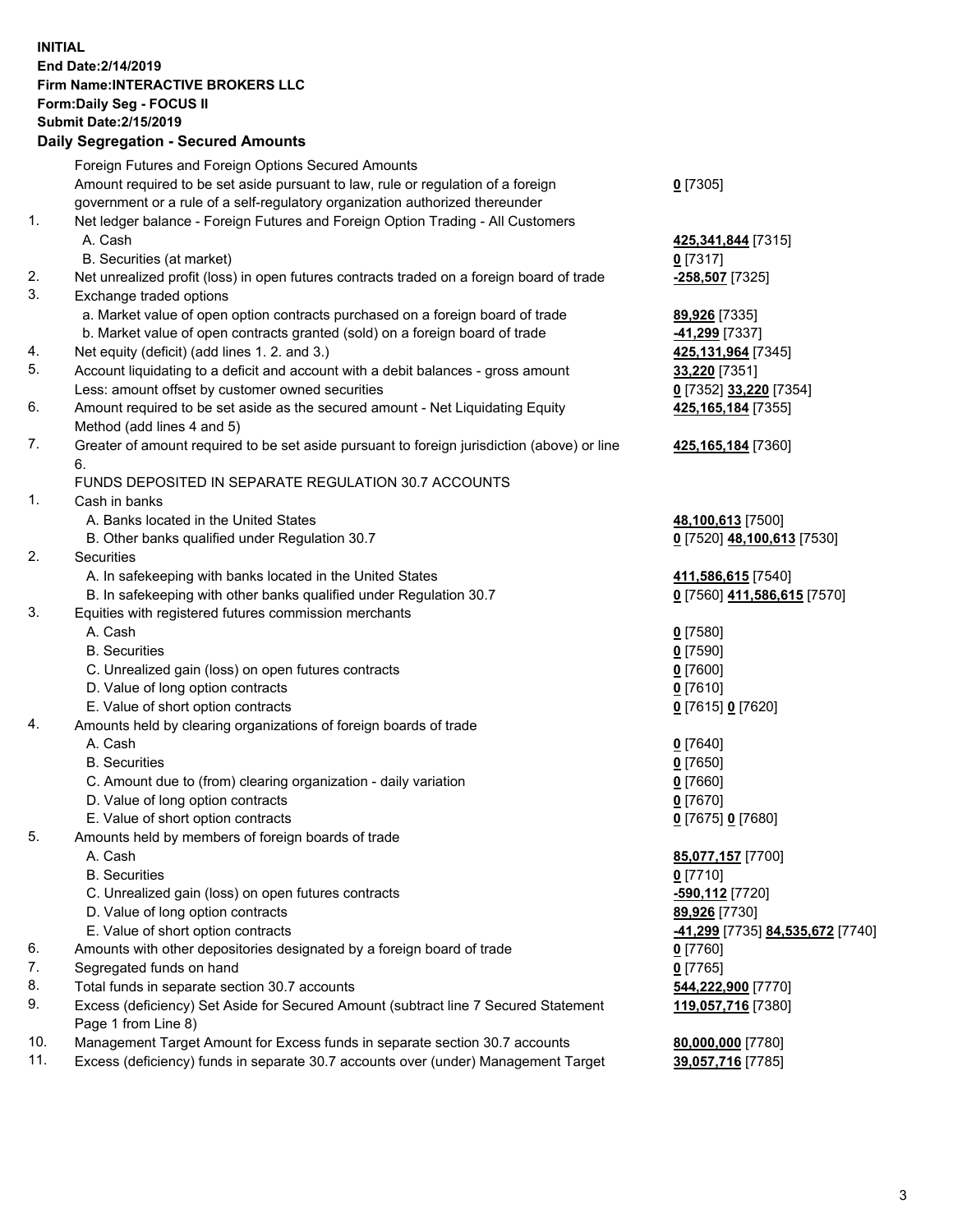**INITIAL End Date:2/14/2019 Firm Name:INTERACTIVE BROKERS LLC Form:Daily Seg - FOCUS II Submit Date:2/15/2019 Daily Segregation - Segregation Statement** SEGREGATION REQUIREMENTS(Section 4d(2) of the CEAct) 1. Net ledger balance A. Cash **3,917,036,946** [7010] B. Securities (at market) **0** [7020] 2. Net unrealized profit (loss) in open futures contracts traded on a contract market **-145,847,465** [7030] 3. Exchange traded options A. Add market value of open option contracts purchased on a contract market **340,192,966** [7032] B. Deduct market value of open option contracts granted (sold) on a contract market **-350,340,581** [7033] 4. Net equity (deficit) (add lines 1, 2 and 3) **3,761,041,866** [7040] 5. Accounts liquidating to a deficit and accounts with debit balances - gross amount **1,252,174** [7045] Less: amount offset by customer securities **0** [7047] **1,252,174** [7050] 6. Amount required to be segregated (add lines 4 and 5) **3,762,294,040** [7060] FUNDS IN SEGREGATED ACCOUNTS 7. Deposited in segregated funds bank accounts A. Cash **416,052,160** [7070] B. Securities representing investments of customers' funds (at market) **2,364,447,230** [7080] C. Securities held for particular customers or option customers in lieu of cash (at market) **0** [7090] 8. Margins on deposit with derivatives clearing organizations of contract markets A. Cash **4,664,025** [7100] B. Securities representing investments of customers' funds (at market) **1,216,968,027** [7110] C. Securities held for particular customers or option customers in lieu of cash (at market) **0** [7120] 9. Net settlement from (to) derivatives clearing organizations of contract markets **-7,257,996** [7130] 10. Exchange traded options A. Value of open long option contracts **340,114,247** [7132] B. Value of open short option contracts **-350,277,907** [7133] 11. Net equities with other FCMs A. Net liquidating equity **0** [7140] B. Securities representing investments of customers' funds (at market) **0** [7160] C. Securities held for particular customers or option customers in lieu of cash (at market) **0** [7170] 12. Segregated funds on hand **0** [7150] 13. Total amount in segregation (add lines 7 through 12) **3,984,709,786** [7180] 14. Excess (deficiency) funds in segregation (subtract line 6 from line 13) **222,415,746** [7190] 15. Management Target Amount for Excess funds in segregation **155,000,000** [7194]

16. Excess (deficiency) funds in segregation over (under) Management Target Amount Excess

**67,415,746** [7198]